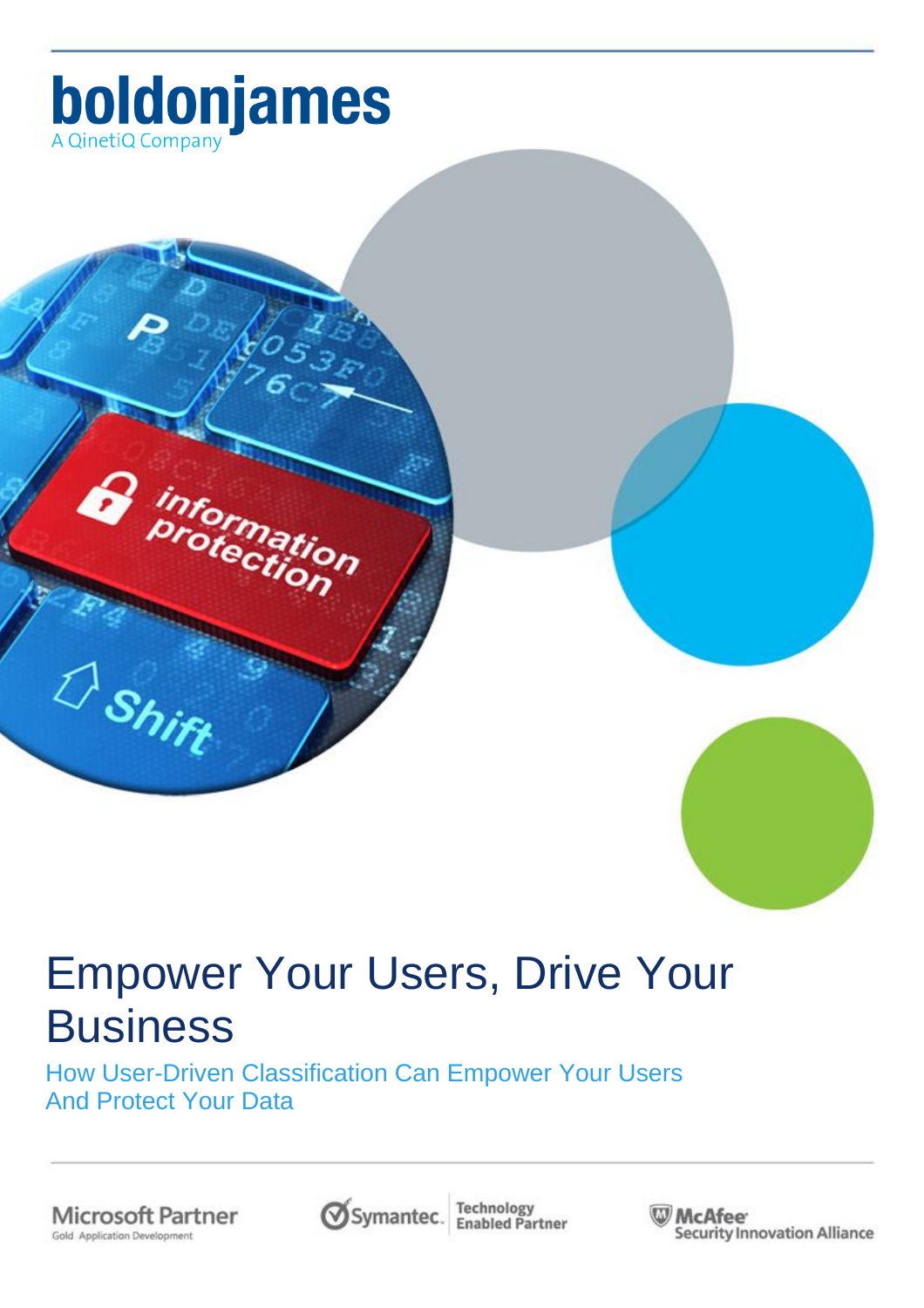# **Introduction**

With ever-increasing volumes of data to handle, the proliferation of communication channels, a wide range of security threats and the need to provide ready access to systems for customers and partners, organisations need to find more effective ways to protect their data.

Data classification enables organisations to add context to the information that they hold in messages, documents and files. This context (in the form of a visual and/or metadata label classification) allows the user to control which customers, partners or colleagues they share this particular information with and allows the rest of the IT infrastructure to gain efficiencies in business processes and information management by invoking Archiving and Access Control rules, thereby reducing cost.

In this whitepaper, we outline the key drivers for data classification and compare three different approaches to data classification – manual, automated and user-driven – that could be used to implement and enforce a data classification policy.

# Why Classify?

In order to control access to data consistently and effectively, users and systems must understand the value of that data and who should be allowed to share that data. Key drivers for organisations to classify data include:

#### **Growth Of Unstructured Data**

A quick Google search provides an indication of the current size and shape of the 'Big Data problem'. Gartner<sup>1</sup> predicts that enterprise data will grow by 800 percent in the next five years, with 80 percent of this being unstructured. Unstructured material spans all forms of content including email, documents, images, videos and text, making it difficult to manage with traditional business systems and security solutions.

Irrespective of volume, organisations must identify, manage and control the data that is crucial to their operation without systems becoming choked by data that is not relevant. They must also ensure that supporting technologies such as archiving and storage remain cost-effective and manageable. Data classification allows organisations to better manage their data by introducing a structure to their unstructured data and focusing time and resources on business-critical data.

**Data classification allows organisations to better manage their data by introducing a structure to their unstructured data and focusing time and resources on businesscritical data**

#### **Collaborative Environments**

The increase in collaborative working environments puts pressure on organisations to share data more widely both within and outside of their perimeters, for example with supplier organisations or partners. Additionally, the rapid adoption of collaboration tools, such as Microsoft SharePoint, has outpaced organisations" abilities to enforce consistent policies for data security, governance and access control. The ease with which SharePoint sites can be created means that they often sit outside the view of IT departments, security personnel and even dedicated SharePoint administrators. This presents a huge security risk for the business, as those handling data may not have sufficient knowledge to make informed decisions and the tools to be able to protect it. Collaborative environments can result in either over–protection (where not enough information is shared to get the job done) or under-protection of data (which may result in its loss or leakage).

Data classification means that the user"s assessment of the importance of the data can travel with it, so that everyone handling that data is clear as to its sensitivity and safeguarding requirements.

 $\overline{a}$ 



<sup>1</sup> Gartner, Predicts 2013: Business Intelligence and Analytics Need to Scale Up to Support Explosive Growth in Data Sources, December 2012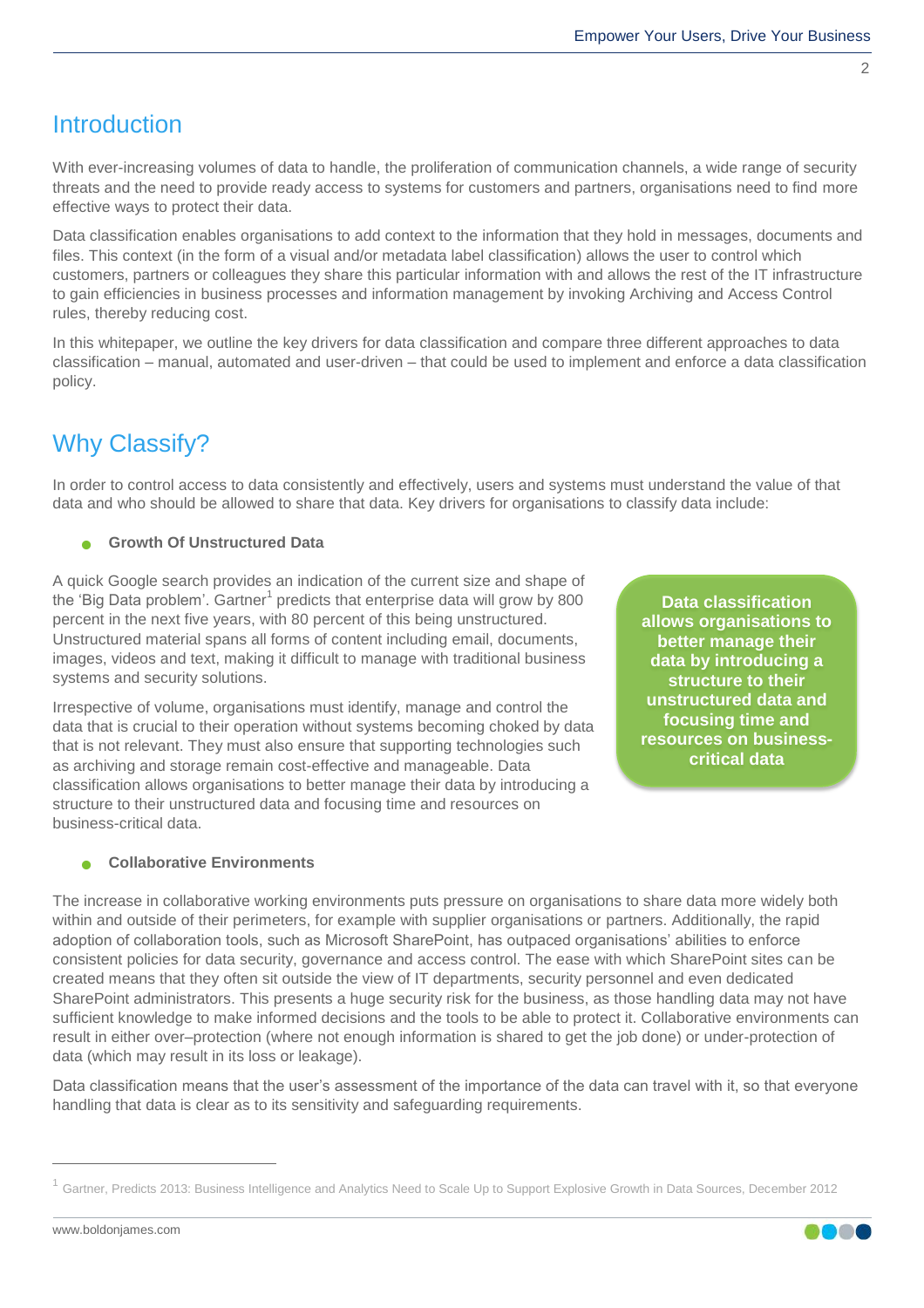3

#### **Mobile and BYOD**

A more mobile workforce wants to be able to access an organisation"s data on their own devices, which presents a greater-than-ever risk to the organisation"s data. The organisation lacks the visibility to determine what happens to sensitive data on-device. When data is classified, policies can be enforced on where sensitive information is accessed and which devices can access it, and users can be educated on the potential impact of combining personal and organisational data on the same device.

**When data is classified, policies can be enforced on where sensitive information is accessed and which devices can access it**

#### **Governance, Risk and Compliance (GRC)**

Many organisations have a strong governance or regulatory requirement for adding data classification to their business processes, in order to reduce business or financial risk. Regulations vary by sector and include:

- Financial Reporting (FCA, FINRA, Sarbanes Oxley)
- International Trade (UK Export Control Regulations, US ITAR)
- Retail (PCI DSS)
- Healthcare (US HIPAA)
- Information Security (ISO27001)
- Data Protection (UK Data Protection Act, EU Data Protection Laws).

These regulations may be enforced with penalties such as fines which, although painful, pale by comparison with the financial and reputational damage caused by the news of the breach and subsequent market reaction.

Government departments are required to add visual classification markings to information to reflect its sensitivity by legislation including:

- US Government Directive on Controlled Unclassified Information (CUI)
- UK Government Public Services Network (PSN) Code of Connection (CoCo)
- UK Government Protective Marking System (GPMS)/UK Government Security Classifications (GSC) policy
- Australian Government Information Management Office (AGIMO)

Users are mandated to add these visual marks to every document and email message as a matter of national security. The security classification of documents is generally related to the level of impact that disclosure of the information would have to the security of individuals, commerce and the nation.

#### **Improving Complementary Security Technologies**

Many organisations have invested in security technologies from which they have yet to derive the benefits they had hoped for or, indeed, been promised. A good example is a Data Loss Prevention (DLP) solution. Organisations using DLP solutions commonly experience frustration with poor end-user acceptance, event management overload and a constant need to refine policy and rules.

**Organisations using DLP solutions commonly experience frustration with poor end-user acceptance, event management overload and a constant need to refine policy and rules**

When data is classified by the users that understand its context, through the application of metadata in the message or file, DLP tools can act on this additional contextual information to provide more effective results, with fewer falsepositive errors, improved user experience and greater overall risk reduction.

#### **A Layered Security Approach**

Data classification solutions bridge the gap between the more traditional perimeter IT security solutions (such as firewall protection) and information management solutions. Increasingly, data classification is becoming a bestpractice part of a layered security approach, which may include DLP, encryption and Rights Management.

**Data classification is becoming a best-practice part of a layered security approach**

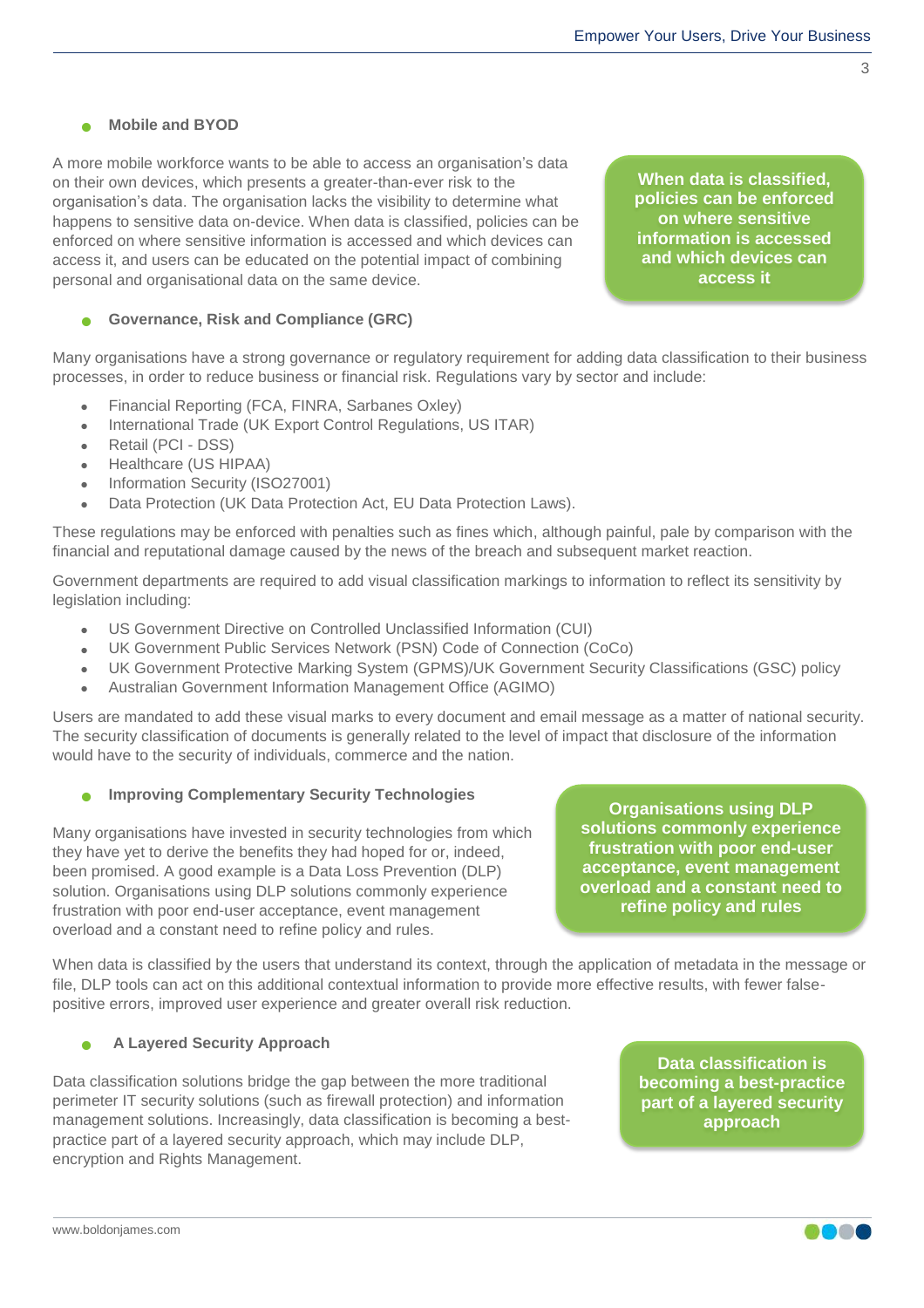$\Delta$ 

#### **Empowered and Trained Staff**

Enterprises and their employees understand that they now have a responsibility (and in some cases a legal requirement) to protect their customer"s data, as well as their own intellectual property, and that taking proactive responsibility for data will in turn protect their own shareholder and brand value.

Organisations that use data classification solutions place users at the heart of their data security approach, which helps increase their awareness of the value of information they handle and determines how it should be protected.

# How to Classify

In order to classify information you will first need to establish the schema or taxonomy by which you can categorise information, together with the labelling or marking formats that your users will be expected to recognise. The next step is to decide the method by which classifications are to be derived and applied. The choices broadly fall into the following categories, which we will consider in turn:

- Manual Data Classification
- Automated Data Classification
- User-driven Data Classification

# Manual Data Classification

Once the need for data classification is established and a policy defined, some organisations attempt to implement that policy without the aid of classification software. Policy guidance might be circulated and training given, but users are left to manually type classifications into their emails, documents and files. This approach has a number of pitfalls, the first and most significant being consistency of application, as each individual may execute the policy slightly differently (if indeed, at all). The second issue with a manual implementation is enforcement, as each user is left to remember to classify. All it takes is a distracting phone call whilst a user is writing an email, the label is forgotten or misspelt and the email is in breach of policy.

**Using data classification software removes the need for manual workarounds, helps organisations enforce a classification policy and ensures their employees are following the same guidelines in a consistent manner**

Perhaps the most critical point to consider here is that without a solution in place an all-important metadata label cannot be applied to the message or file, and as a result any security solutions that might be dependent on a label (e.g. an Encryption Gateway or DLP solution) will be unable to apply the correct controls. Finally, there is no clear audit trail, which is vital when proving compliance and also when tracing a security incident.

Using data classification software removes the need for manual workarounds, helps organisations enforce a classification policy and ensures their employees are following the same guidelines in a consistent manner, thereby avoiding any labelling errors and reducing the risk of accidental data loss.

# Automated Data Classification

Automated data classification is often provided by Data Governance or Content-Aware DLP solutions and uses software algorithms to select a classification for a file or message. These algorithms may be based on keyword or expression matching of the content, or may involve more complex statistical analysis or fingerprinting techniques. The less processing-intensive techniques may, for example, be delivered by endpoint DLP solutions, allowing for direct policy feedback to be given to the end-user. Otherwise, the more processing-intensive techniques are more commonly applied by server or gateway systems, where processing speeds are not noticeable by the end-user.

The use of keyword or expression matching can benefit from the solution vendor providing industry-specific templates, however unless highly-specific patterns can be used throughout (e.g. a credit card number) then false positives will

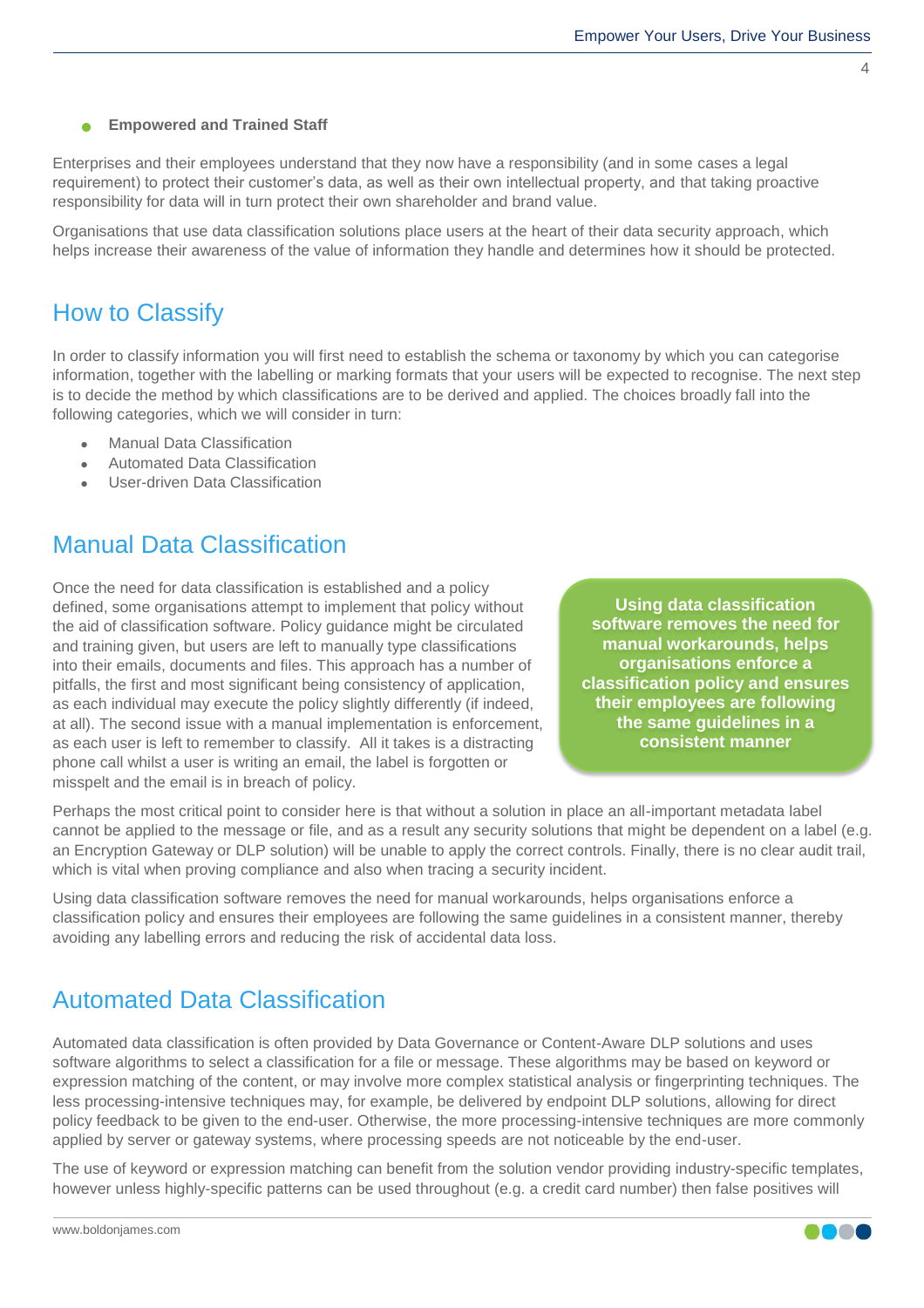inevitably occur. Likewise, the accuracy of algorithms based on statistical techniques will depend on the body of data that has been used to train the system, with the added challenge that there is no easy way to understand and eradicate unwanted behaviour that the system has "learnt".

Unlike the process of manual classification, an automated approach will normally be able to add metadata to record the result of its classification decisions. However, it is less likely that an automated system will be trusted enough to add the correct visual markings to the body of document, as the document owner is not in a position to review the resulting changes to the content.

Whilst many automated data classification systems offer an attractive range of algorithms that can be used to classify data, the challenge is to tune these algorithms to provide an acceptable balance between the false positive results that frustrate users and business processes alike, and the false negatives that risk exposing sensitive data to loss. There are many examples of projects failing to deliver on original expectations as operational systems have to be detuned in order to strike an acceptable balance between user acceptability and accuracy.

A number of challenges are generally experienced by organisations when using Automated Data Classification solutions alone:

#### **Detection Errors**

An automated classification system is expected to automatically identify and categorise. However errors in automated decision-making are inevitable, resulting in either search rules miscategorising data (known as false positives) or failing to identify sensitive data (known as false negatives).

False positive scenario: an automated classification tool might use simple pattern matching to detect a social security number (SSN) of the format "nnn-nn-nnnn" in order to then categorise the content as "Personal". However the presence of the text "order part number 987-65-4320" would result in a misidentification of the content, as the part number has the same format as the SSN.

False negative scenario: an email containing an incorrectly formatted SSN of "987 65 4320" might evade the pattern detection resulting in the content failing to be categorised.

#### **Missing Context**

Many automated classification systems focus on categorising the content of individual data containers, such as files or emails, but will fail to understand the overall context of an aggregated set of data, such as an email body with a series of attachments. This is where a user is best placed to add in their knowledge to provide the true context for that information. A common scenario is where a message is sent with an attachment which may not be sensitive individually, but when combined with content in the email itself requires a more sensitive classification. For example, this might apply if a message contains a customer account number, but the email attachment contains personal address details.

#### **Lower Trust Within User Community**

Automated data classification tools are normally configured to provide little feedback to the user on their classification actions for any particular email or file – deliberately so, as they were designed to have as little impact on the user community as possible. However, this lack of information may leave the user unaware of mistakes made by the system or frustrated when such mistakes interfere with their work, appearing to many as a computer error that they may try to find a way round, in the interests of "getting the job done".

**Lack of routine engagement may leave the user unaware of mistakes made by the system or frustrated when such mistakes interfere with their work**

#### **More Resource-Intensive**

A common problem experienced by users of automated classification systems that operate at the desktop is the apparent slow-down in machine processing speed. The increase in processing caused by running complex detection rules creates a drain on system resources and takes up memory, resulting in the user experiencing noticeable delays in some of their most frequently-performed tasks, such as sending an email.

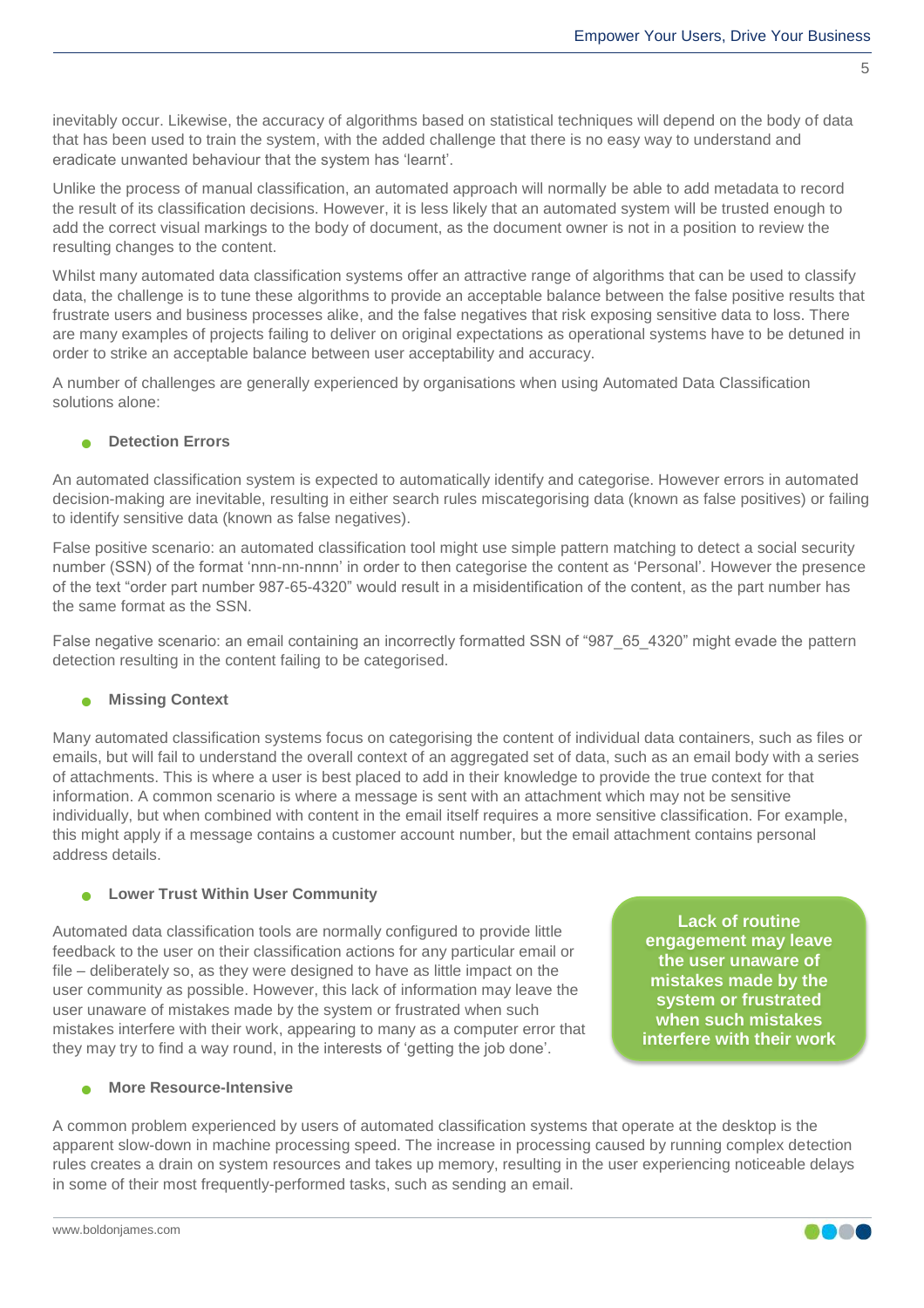6

### User-Driven Data Classification

User-driven data classification captures the user"s knowledge of the context and business value of the data they create and handle, so that informed decisions can be taken about how it is managed, protected and shared.

Data classification empowers user communities who create and handle data to assign value to it, in a language they understand. These values are then stored as visual & metadata labels on messages and documents, and can range from as simple as "Confidential" labels to complex national security driven data classifications.

Advantages of User-Driven Data Classification:

#### **Captures the user's knowledge of value of the data**

No one knows more about a piece of data than the person who created it. Capturing the user"s knowledge and insight and applying it to this data is vital if an organisation is to correctly identify the value of information.

#### **Reduces errors, increases trust and improves system performance**

User-driven classification involves the user in the categorisation process from the outset, giving them more trust in the solution and the business processes that depend upon the classifications. The classifications applied by the users can be incorporated into the rules of automated detection systems such as DLP, allowing more accurate and predictable decisions to be made which increases user trust in the system, avoiding workarounds and improving consistency of approach. Fewer errors also means fewer help desk calls with consequential savings in support resources and costs.

**Lowers overall risk of sensitive data being lost**

User-driven classification can provide a more robust and consistent approach to data protection, reducing the likelihood of detection errors by automated systems causing inadvertent data loss. A more consistent and accurate approach to data classification driven by the knowledge workers who create and routinely handle content ultimately means organisations can be more confident that data is appropriately protected.

#### **•** Increasing awareness of the value & sensitivity of data

Involving a user in the process of identifying and classifying sensitive or valuable data increases their understanding of the nature of such content and its safeguarding needs. One large Financial Services client explained that they had specifically looked for a data classification solution that would be visible to their employees, so that they would be involved in and aware of data classification and their obligations around protecting valuable data. They actively sought to use their employees to safeguard their data, rather than be passively defended by a host of background data security products. In turn, this ensures that organisations can benefit from...

#### **Exponential increase in security resource/team/capability**

Organisations who implement a user-driven classification solution can expand their security team exponentially by making all users aware of their security responsibilities. Not only does this mean information security policies and guidelines are more consistently adhered to, but each user becomes an active part of a company's defence against data loss. This results in an increase in security capabilities and ensures resources are fully maximised.

**Organisations who implement a user-driven classification solution can expand their security team exponentially as each user becomes an active part of a company's defence against data loss**

**User-driven classification can provide a more robust and consistent approach to data** 

**protection, reducing the likelihood of detection errors by automated systems causing inadvertent data loss**